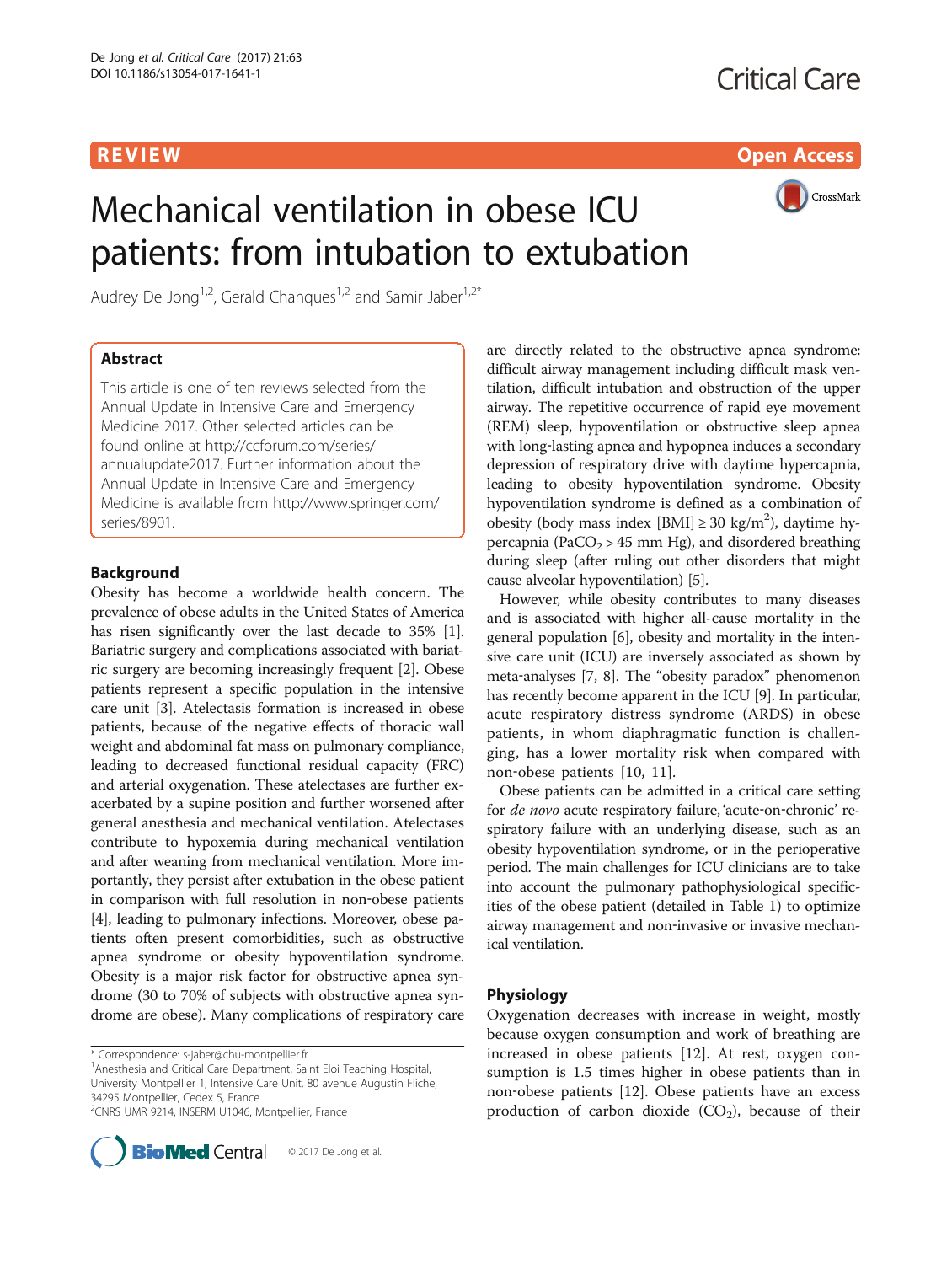<span id="page-1-0"></span>Table 1 Pathophysiological specificities of the obese patient

| 1. Lung volume           | - Atelectasis in the dependent pulmonary area<br>$-$ functional residual capacity (FRC)<br>$ \lambda$ intra-abdominal pressure<br>- Diaphragm passively pushed cranially<br>$-\sqrt{ }$ thoracic and pulmonary compliance                                                                                                                                                                                                                                                                                                    |
|--------------------------|------------------------------------------------------------------------------------------------------------------------------------------------------------------------------------------------------------------------------------------------------------------------------------------------------------------------------------------------------------------------------------------------------------------------------------------------------------------------------------------------------------------------------|
| 2. Airway                | $ \lambda$ resistances (but normal after normalization to the functional lung volume)<br>$ \lambda$ work of breathing<br>$ \lambda$ risk factors for difficult mask ventilation (age > 55 years old, snoring, beard, lack of teeth,<br>obstructive apnea syndrome, associated congenital diseases) and difficult intubation (MACOCHA<br>score: Mallampati III or IV, obstructive apnea syndrome, limited mouth opening, reduced cervical<br>mobility, coma, hypoxemia, operator not trained, associated congenital diseases) |
| 3. Ventilatory control   | $-\sqrt{ }$ ventilatory response to hypercapnia and hypoxia in case of obesity hypoventilation syndrome<br>$ \lambda$ breath rate                                                                                                                                                                                                                                                                                                                                                                                            |
| 4. Pulmonary circulation | - Post-capillary pulmonary hypertension if associated cardiac dysfunction, pre-capillary if use of<br>toxins (anorectics)                                                                                                                                                                                                                                                                                                                                                                                                    |
| 5. Blood gas exchange    | $ \lambda$ oxygen consumption<br>$ \lambda$ carbon dioxide production                                                                                                                                                                                                                                                                                                                                                                                                                                                        |
| 6. Comorbidities         | - Obstructive apnea syndrome<br>- Obesity hypoventilation syndrome                                                                                                                                                                                                                                                                                                                                                                                                                                                           |

increased oxygen consumption and increased work of breathing, especially when there is an associated obesity hypoventilation syndrome, including a decreased respiratory drive [\[13\]](#page-6-0). In several studies, the spontaneous breath rate was from 15 to 21 breaths per minute in morbidly obese patients (BMI > 40 kg/m<sup>2</sup>), whereas it was close to 10 to 12 in non-obese patients [[14](#page-6-0)]. Moreover, abdominal pressure is increased because of increased abdominal and visceral adipose tissue deposition. The capacity of the chest is reduced compared to non‐obese individuals, because the diaphragm is passively pushed cranially. Obese patients have decreased pulmonary and thoracic compliance, a reduction in FRC, and an increased work of breathing, com-pared to non-obese patients [\[15\]](#page-6-0). Airway resistance is increased, but not after normalization to the lung volume. The main change remains the decreased FRC, leading to more frequent atelectasis in obese than in non-obese patients after ventilation. Finally, as mentioned earlier, obesity is a major risk factor for obstructive apnea syndrome.

# Noninvasive respiratory management Non‐invasive ventilation

Non‐invasive ventilation (NIV) may be applied to avoid intubation in obese patients with acute respiratory failure, without delaying intubation if needed. In hypercapnic obese patients, higher positive end‐expiratory pressure (PEEP) might be used for longer periods to reduce the hypercapnia level below 50 mmHg [\[16\]](#page-6-0). NIV is as efficient in patients with obesity hypoventilation syndrome as in patients with chronic obstructive pulmonary disease (COPD), in case of acute hypercapnic respiratory failure [[17](#page-6-0)].

# High‐flow nasal cannula oxygen

High flow nasal cannula oxygen (HFNC) could be particularly interesting in obese patients. HNFC permits

continuously humidified and warmed oxygen to be delivered through nasal cannula, with an adjustable fraction of inspired oxygen (FiO<sub>2</sub>). The flow administered can reach 60 l/min with 100%  $FiO<sub>2</sub>$  [\[18\]](#page-6-0). A moderate level of PEEP has been measured with this device [[18](#page-6-0)] when the patient breaths with a closed mouth. In case of hypoxemia, HNFC could be performed between sessions of NIV.

# Positioning

Optimization of body position can enhance respiratory function in patients requiring mechanical ventilation. In healthy spontaneously breathing obese subjects, a significant reduction in pulmonary compliance was shown in the supine position [\[19\]](#page-6-0). A sitting position should therefore be privilegied in case of respiratory failure.

# Airway management Pre‐oxygenation

# Facial mask

Following pre‐oxygenation, there is a reduction in the non‐hypoxic apnea time (length of apnea following anesthetic induction during which the patient has no oxygen desaturation) in obese patients [\[20\]](#page-6-0). Using classic bag-mask ventilation as a method of pre-oxygenation, desaturation during intubation thus occurs within 3 min on average, sometimes less than one minute in severe obesity. The end‐expiratory volume is reduced by 69% after anesthetic induction in the supine position, compared with baseline values [\[21\]](#page-6-0). The main cause of this rapid desaturation is the decrease in the FRC.

# Non‐invasive ventilation

Using a PEEP of 10  $\text{cm}H_2\text{O}$  during pre-oxygenation is associated with a reduced atelectasis surface, improved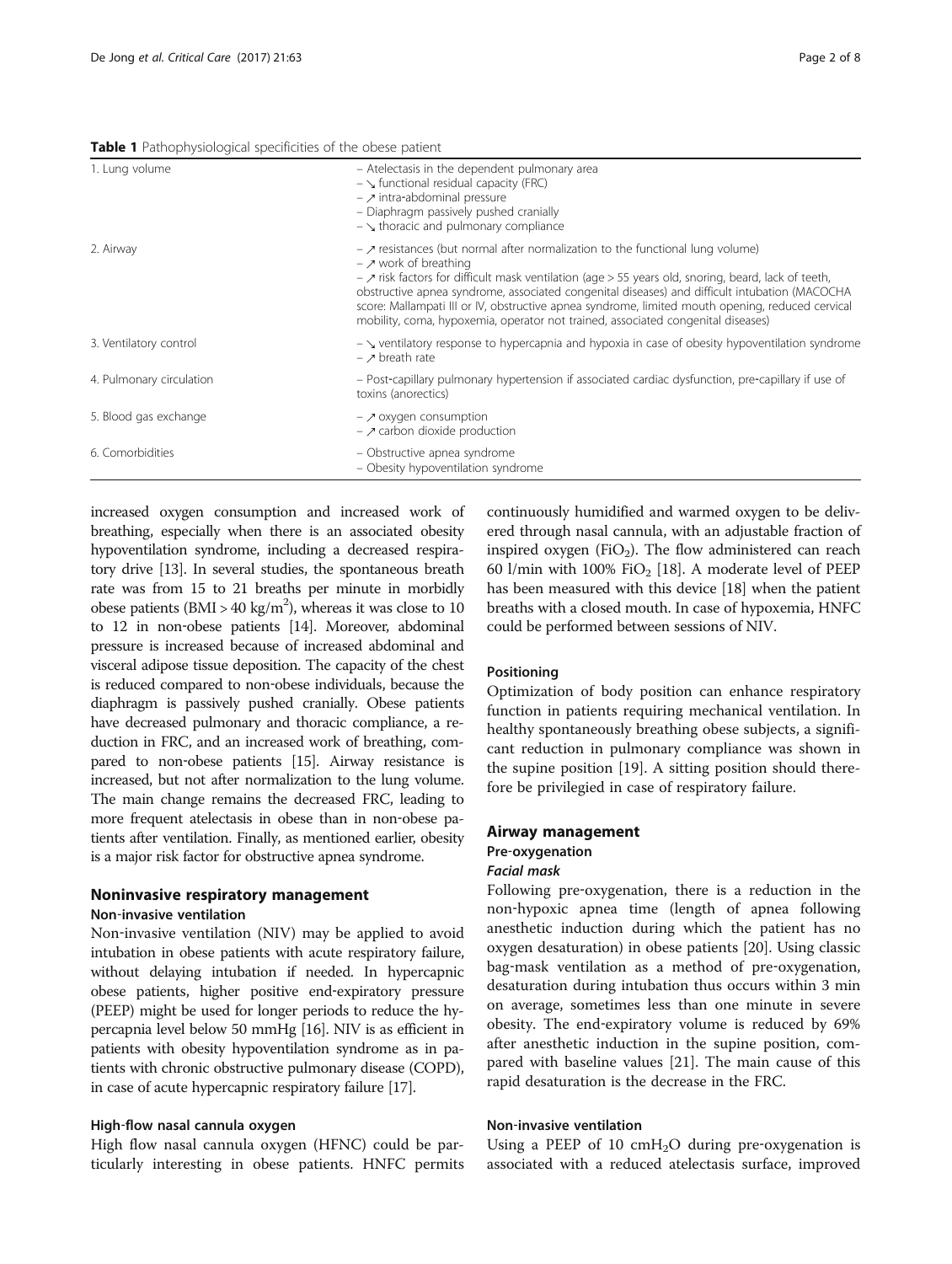oxygenation and increased time of apnea without hypoxemia by one minute on average [\[22](#page-6-0)]. Pre‐oxygenation of 5 min with NIV, associating pressure support (PS) and PEEP, permits an exhaled fraction of oxygen  $(FeO<sub>2</sub>) >$ 90% to be reached more quickly [\[23\]](#page-6-0). In another study, the use of NIV limited the decrease in pulmonary volume and improved oxygenation compared to conventional pre‐ oxygenation with a face mask [\[24\]](#page-6-0). Continuous positive airway pressure (CPAP) or NIV are therefore the reference pre‐oxygenation methods (Fig. [1\)](#page-3-0).

#### High‐flow nasal cannula oxygen

HFNC may also be considered for pre-oxygenation of obese patients, including apneic oxygenation, enabling oxygen to be delivered during the apnea period (Fig. [1](#page-3-0)). This is particularly important in case of rapid sequence induction (RSI), where the obese patient does not receive oxygen between removal of the NIV mask and adequate positioning of the tracheal tube into the trachea.

## Positioning

A sitting position during pre‐oxygenation may decrease positional flow limitation and air trapping, limiting atelectasis and increasing oxygen desaturation during the intubation procedure (Fig. [1\)](#page-3-0).

#### Intubation

Obesity and obstructive apnea syndrome, and a fortiori the combination of both, are risk factors for difficult intubation and difficult mask ventilation [\[3](#page-6-0), [25\]](#page-6-0). Age > 55 years old,  $BMI > 26$  kg/m<sup>2</sup>, snoring, beard and lack of teeth are independent risk factors for difficult mask ventilation. Most of these factors are directly related to obesity. In the same way, tracheal intubation is more difficult in obese patients with obstructive apnea syndrome, with an incidence close to 15 to 20% (versus 2 to 5% in the general population), and associated with the severity of the obstructive apnea syndrome [\[26](#page-6-0)]. A recent study reported an increase in the incidence of difficult intubation in obese patients [\[3](#page-6-0)]. Moreover, in this study, elevated Mallampati score, limited mouth opening, reduced cervical mobility, presence of an obstructive apnea syndrome, coma and severe hypoxemia (risk factors included in the MACOCHA score [\[27](#page-6-0)]) were associated with difficult intubation in obese patients. Each intubation in a morbidly obese patient should be considered as difficult, and adequate preparation following an algorithm for difficult intubation performed (Fig. [1](#page-3-0)). Videolaryngoscopes are of particular interest in obese patients [[28](#page-6-0)] and their use should be particularly emphasized when additional risk factors for difficult intubation are present.

#### Extubation

Obese patients are particularly at risk of post‐extubation stridor [[29\]](#page-6-0). A cuff-leak test [[30\]](#page-6-0) should be systematically performed in these patients, and in case of suspicion of laryngeal edema, prevention of stridor could be performed using a protocol of intravenous steroid administration, at least four hours before extubation, in the absence of contraindications [\[31](#page-6-0)].

# Mechanical ventilation

# Protective ventilation

# Tidal volume

In patients with pulmonary lesions, such as ARDS, the benefits of ventilation with low tidal volumes (6 ml/kg) has been widely demonstrated [[32\]](#page-7-0). Since 2010, protective perioperative ventilation has been studied more closely. In the setting of abdominal surgery, the IM-PROVE multicenter, randomized, double‐blinded study [[33\]](#page-7-0), compared an "optimized" strategy of ventilation called "protective ventilation" (tidal volume 6–8 ml/kg of ideal body weight [IBW], PEEP 6-8 cmH<sub>2</sub>O, systematic alveolar recruitment maneuvers every 30 min) with a "traditional" strategy called "non-protective ventilation" (tidal volume 10–12 ml/kg of IBW, without PEEP or recruitment maneuvers). The included patients had a moderate risk of postoperative pulmonary complications. Patients with a  $BMI > 40$  kg/m<sup>2</sup> were excluded. The main endpoint was a composite criterion including the onset of pulmonary complications (pulmonary infections or need for ventilation) and/or extrapulmonary complications (sepsis, septic shock, death) diagnosed by an observer blinded to the perioperative ventilator settings. Protective ventilation enabled a decrease in the global rate of complications from 27.5% to 10.5% and in the length of hospitalization by two days. In the randomized European PROVHILO study [\[34](#page-7-0)] including patients at risk of postoperative pulmonary complications after abdominal surgery, two ventilation strategies were compared. All the patients received a tidal volume of 8 ml/kg of IBW and were randomized into two groups: one group with low PEEP ( $\leq$ 2 cmH<sub>2</sub>O) without recruitment maneuvers and a group with high PEEP  $(12 \text{ cm}H_2O)$  with recruitment maneuvers. There was no significant difference between the two groups for the main endpoint, which was a composite of postoperative pulmonary complications in the five first days following surgery. There were significantly more cases of hemodynamic failure in the group with high PEEP. These two large randomized studies are complementary: while the first showed the usefulness of protective ventilation to decrease pulmonary and extrapulmonary postoperative complications, the second warns against the hemodynamic dangers of excessively high levels of PEEP for all patients, in particular when high PEEP levels are not associated with low tidal volume.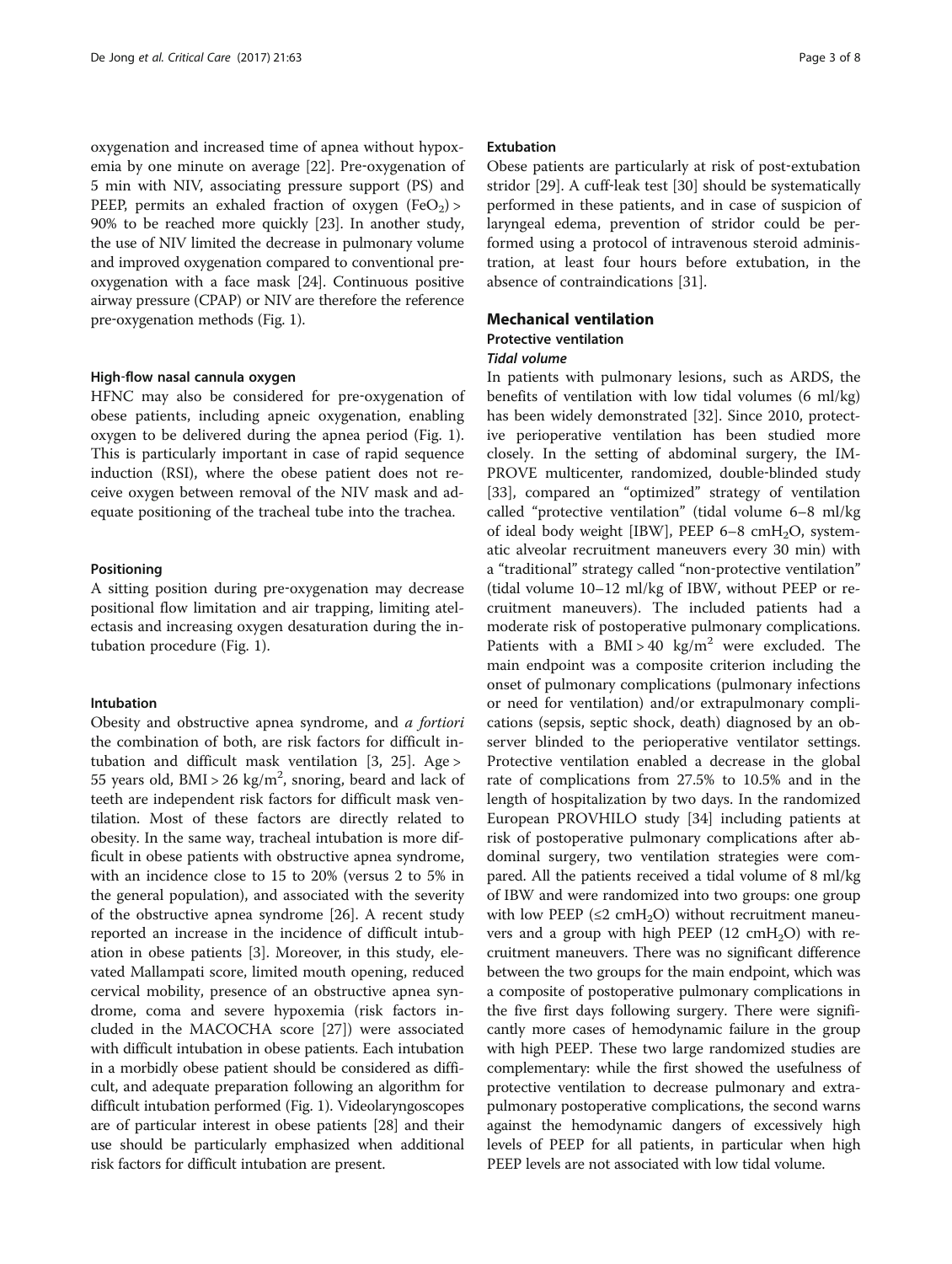<span id="page-3-0"></span>

In obese patients, particularly at risk of atelectasis, the same rules can be applied. In spite of these recommendations, a recent study showed that obese patients were still ventilated in the perioperative period with tidal volumes that were too high [[35\]](#page-7-0). In obese as in non‐obese patients, the optimal tidal volume is between 6 to 8 ml/ kg of IBW associated with PEEP to avoid atelectasis by alveolar closing (derecruitment). The tidal volume setting must be guided by the patient's height and not by his/her measured weight. The easiest formula for calculation of IBW to remember is the following: IBM  $(kg)$  = height  $(cm)$  – 100 for a man and height  $(cm) - 110$  for a woman.

# Positive end‐expiratory pressure

Given their decreased FRC, obese patients are more sensitive than non‐obese patients to atelectasis and lack of PEEP. In several studies specifically performed in obese patients, respiratory mechanics and alveolar recruitment have been shown to be significantly improved by application of PEEP (improvement in compliance and decreased inspiratory resistance), as has gas exchange [\[36](#page-7-0)]. Moreover, the PEEP levels used help prevent derecruitment (alveolar closing) due to FRC decrease, but do not open alveoli once they are collapsed. It is consequently better to apply, from the start of mechanical ventilation and during the whole period of ventilation, a PEEP of 10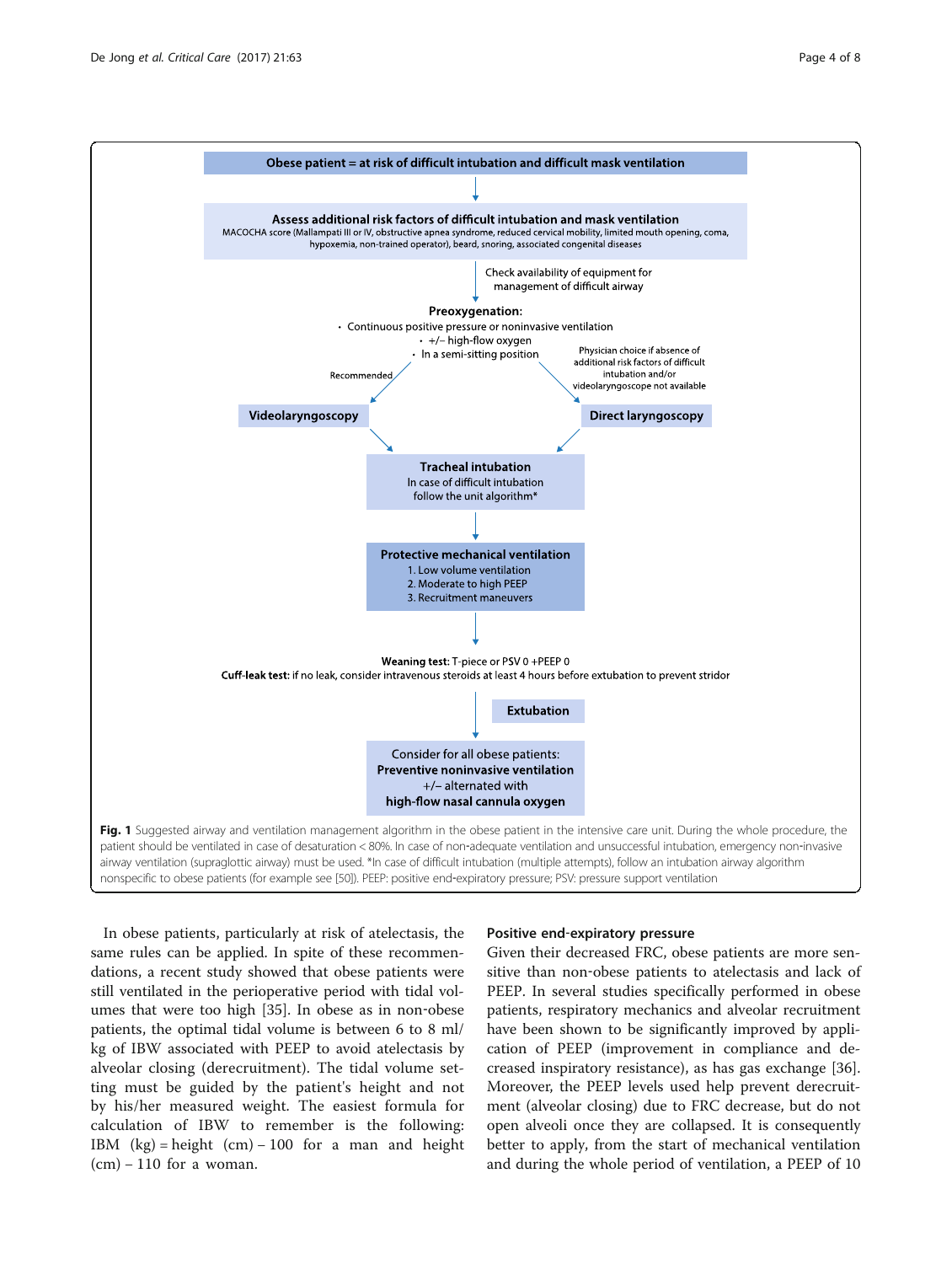$cmH<sub>2</sub>O$  associated with a tidal volume of 6 to 8 ml/kg of IBW [\[24](#page-6-0), [37](#page-7-0)]. However, it is necessary to remain on guard and always assess the hemodynamic effects of high PEEP: risk of decreased oxygenation because of an impact on cardiac flow and of hypotension because of compromised venous drainage. In case of auto‐PEEP, application of a PEEP will depend on the presence or not of a limitation in expiratory flow because of airway collapse during expiration. If this phenomenon exists, an extrinsic PEEP of 2/3 of the intrinsic PEEP should be applied.

The optimal level of PEEP in obese patients and the best means of titrating PEEP are still unknown. Some obese patients may benefit from higher levels of PEEP than others. Measuring transdiaphragmatic pressure seems crucial to determine the maximum pressure minimizing alveolar damage, taking into account that the plateau pressure is related to both transthoracic and transalveolar pressures.

#### Recruitment maneuvers

To open alveoli once they are closed, recruitment maneuvers should be used, transitorily increasing the transpulmonary pressure. The impact of these maneuvers in the obese patient has been shown to improve arterial oxygenation and available lung volume [\[24\]](#page-6-0).

The best recruitment maneuver has not been determined in the obese patient. Recruitment maneuvers are mandatory to fully reopen the lung after anesthesia induction and a PEEP must be applied to prevent the progressive closing of the lung leading to atelectasis. The optimal level of PEEP during protective ventilation remains to be determined, but many physiological studies suggest that PEEP levels of at least  $5 \text{ cm}H_2O$  are necessary, in particular in obese patients. Levels of pressure needed to open the alveoli seem to be higher than in the non‐obese patient, mostly because of the increased transthoracic pressure. Questions persist regarding the type of recruitment maneuver to recommend. The reference method is an expiratory pause with a PEEP level of 40  $\text{cm}H_2\text{O}$  during 40 s, but many alternatives exist, including progressive increase in PEEP until 20  $\text{cm}H_2\text{O}$  with a constant tidal volume within  $35 \text{ cm}H_2O$  of plateau pressure, or a progressive increase in the tidal volume [[38](#page-7-0)]. These recruitment maneuvers can be performed only if they are hemodynamically well tolerated. The ideal frequency for recruitment maneuvers has still not been determined.

#### Driving pressure

Driving pressure is the difference between inspiratory plateau pressure and end‐expiratory pressure. The concept of driving pressure assumes that functional lung size is better quantified by compliance than by predicted body weight. This concept explains why ventilator-induced lung injury (VILI), cyclic strain and survival may be better correlated with driving pressure than with tidal volume. Lower levels of driving pressure have been found to be associated with increased survival in ICU patients [[39\]](#page-7-0). The ventilatory setting during mechanical ventilation, especially in obese patients, should be set to minimize driving pressure.

# Respiratory rate

Concerning the setting or respiratory rate, obese patients have an excess production of  $CO<sub>2</sub>$ , because of their increased oxygen consumption and increased work of breathing, especially when there is an associated obesity hypoventilation syndrome, with a decreased respiratory drive [\[13](#page-6-0)]. In four studies, the spontaneous breath rate was from 15 to 21 breaths per minute in morbidly obese patients ( $BMI > 40 \text{ kg/m}^2$ ), whereas it was close to 10 to 12 in non-obese patients [[14](#page-6-0)]. Ventilation should, therefore, be adapted, essentially increasing breath rate.

# Ventilatory mode

Which ventilator mode is better in obese patients? The pressure modes deliver a constant pressure in the airway, decreasing the risk of barotrauma, with an insufflating pressure set at less than 30 cm $H_2O$ . In case of increase in airway resistance (bronchospasm, obstructed tube) or decrease in compliance of the respiratory system (obesity, atelectasis, selective intubation, surgical pneumoperitoneum, pneumothorax …), the tidal volume decreases, leading to hypercapnia acidosis if alveolar ventilation is too low. It is consequently important to carefully check tidal volume, minute ventilation and capnography when using a pressure mode. The use of a volume mode carries the risk of an increase in the insufflation pressure to deliver the required tidal volume (risk of barotrauma), hence the importance of checking the alveolar pressure at the end of inspiration, i. e., the plateau pressure.

In obese patients, some teams recommend the pressure controlled mode because the decelerating flow should allow a better distribution of the flow in the alveoli. However, studies comparing the two ventilatory modes report contradictory data: discordances can be explained by the different inclusion criteria and the methodological limitations of the studies [\[40\]](#page-7-0). In practice, the advantages and inconveniences of each mode must be known and the ventilatory mode that the physician prefers used.

Pressure support ventilation (PSV) seems very interesting in obese patients. In obese piglets, it was shown that PSV improved oxygenation and decreased inflammation [[41](#page-7-0)]. In the obese patient, postoperative pulmonary complications were decreased by the use of PSV compared to pressure controlled ventilation [[42](#page-7-0)]. In anesthesia as in the ICU, in obese ventilated patients, the scientific evidence is still weak and future studies are necessary to compare PSV, new ventilatory modes, such as neurally‐adjusted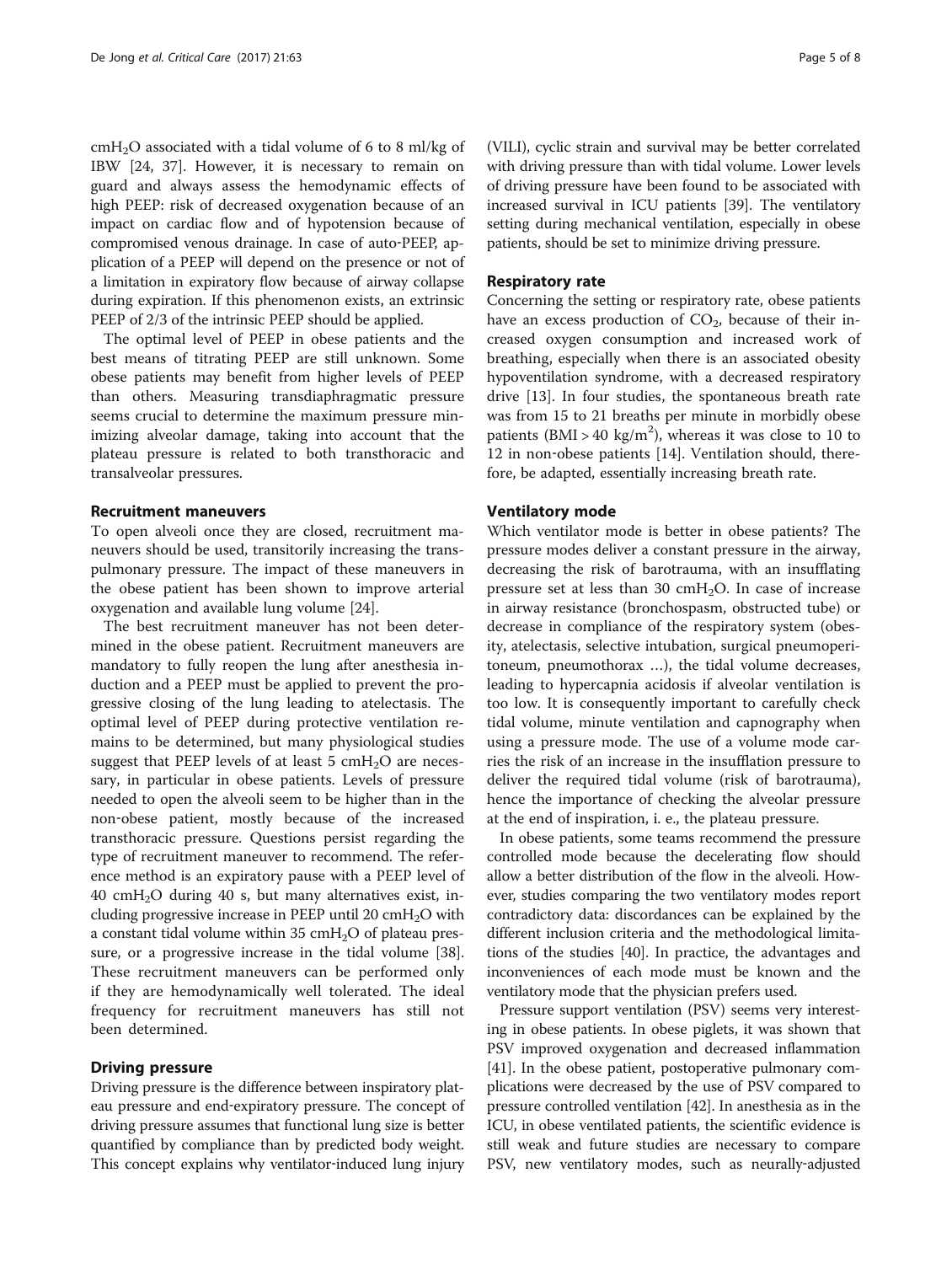ventilatory assist (NAVA), adaptive support ventilation (ASV), and proportional assist ventilation (PAV), with conventional pressure or volume controlled modes.

# Positioning

In the supine position, positional flow limitation and air trapping impedes respiratory management particularly in obese patients [\[43\]](#page-7-0). A sitting position during mechanical ventilation is therefore advised. Prone positioning in obese ARDS patients enables an improvement in the partial arterial pressure of oxygen  $(PaO<sub>2</sub>)/FiO<sub>2</sub>$  ratio more than in the non-obese patient, and is not associated with more complications [\[10\]](#page-6-0).

# Weaning from mechanical ventilation

A recent physiological study specifically investigated the inspiratory effort during weaning of mechanical ventilation in a population of critically ill, morbidly obese patients [\[44\]](#page-7-0). The main result of this study was that for obese patients, T-piece and PSV  $0 + PEEP$  0 cmH<sub>2</sub>O weaning tests were the tests that best predicted postextubation inspiratory effort and work of breathing ([\[44\]](#page-7-0); Fig. [1\)](#page-3-0). Following extubation, positive protective ventilation should be pursued, both in the ICU and in the recovery room. Postoperative CPAP or NIV might be extended to all obese patients, even those without obstructive apnea syndrome.

#### Specific settings

#### Acute‐on‐chronic respiratory failure

Prevention of relapses of acute-on-chronic respiratory failure are essential and should be ensured by the intensivist. Positive airway pressure therapies can be implemented in the ICU and continued at home, with the support of home therapists. Sleep-related breathing disorders, including obesity hypoventilation syndrome, should be followed by a specialist after ICU discharge, ideally in the setting of a multidisciplinary obesity team.

# Perioperative management

In obese patients with obstructive apnea syndrome, nocturnal CPAP should be initiated before surgery, especially if the apnea hypopnea index (AHI) is more than 30 events per hour or if there is severe cardiovascular comorbidity. If CPAP or NIV were used prior to surgery, they should be pursued throughout the perioperative period, including the postoperative period.

The risk factors for postoperative respiratory failure include the severity of obstructive apnea syndrome, the intravenous administration of opioids, the use of sedatives, the site (close to the diaphragm) and the invasive nature of the surgical procedure, and the apnea onset during paradoxical sleep on the third or fourth postoperative day.

Some postoperative interventions that can decrease the risk of respiratory failure are a postoperative analgesia strategy sparing opioids, oxygenation by CPAP or NIV, careful patient positioning and monitoring. CPAP or NIV must be resumed in the recovery room [\[45](#page-7-0)]. Compliance to CPAP or NIV will be better if the patients bring their own equipment to the hospital. In case of frequent or severe hypoxemias, start of CPAP or NIV should not be delayed. If possible, the supine position should be avoided in patients with an obstructive apnea syndrome at risk of postoperative pulmonary complications, and a sitting position adopted. The prophylactic application of NIV after extubation decreases the risk of acute respiratory failure by 16% and reduces length of stay [\[45\]](#page-7-0). Moreover, in obese hypercapnic patients, the use of NIV following extubation is associated with decreased mortality [[46\]](#page-7-0). A randomized controlled trial performed in morbidly obese patients after bariatric surgery reported an improvement in ventilatory function when CPAP was immediately implemented after extubation compared to CPAP started 30 min following extubation [\[47](#page-7-0)]. Hence, NIV associating pressure support and PEEP or CPAP alone must be used liberally in the postoperative period, in order to reduce the aggravation of atelectasis, a long period of oxygen dependence and consequently the patients' length of stay in the post-surgical unit and in the hospital [\[45\]](#page-7-0). Among patients with hypoxemic respiratory failure following abdominal surgery, use of NIV compared with standard oxygen therapy reduced the risk of tracheal reintubation within 7 days [[48](#page-7-0)]. These findings support the use of NIV in this setting.

Oxygen supplementation should be administered continuously to all patients with obstructive apnea syndrome at increased perioperative risk until they are able to maintain their baseline oxygen saturation on ambient air; oxygen saturations should be monitored after leaving the recovery room [\[49](#page-7-0)].

Respiratory physiotherapy and patient education of exercises, such as incentive spirometry or high volume respiration, also limit the reduction in lung volume induced by surgery.

# Conclusion

Obese patients admitted to the ICU are at risk of atelectasis, which is associated with pulmonary complications. NIV can be safely and efficiently used to prevent and/or treat acute respiratory failure, without delaying intubation if needed. HNFC enable continuously humidified and warmed oxygen to be delivered through nasal cannula, with an adjustable FiO<sub>2</sub>, with a flow reaching 60 l/ min and providing a moderate level of PEEP. Because of the increased incidence of difficult mask ventilation and intubation in obese patients, a protocol of difficult airway‐management should be systematically applied to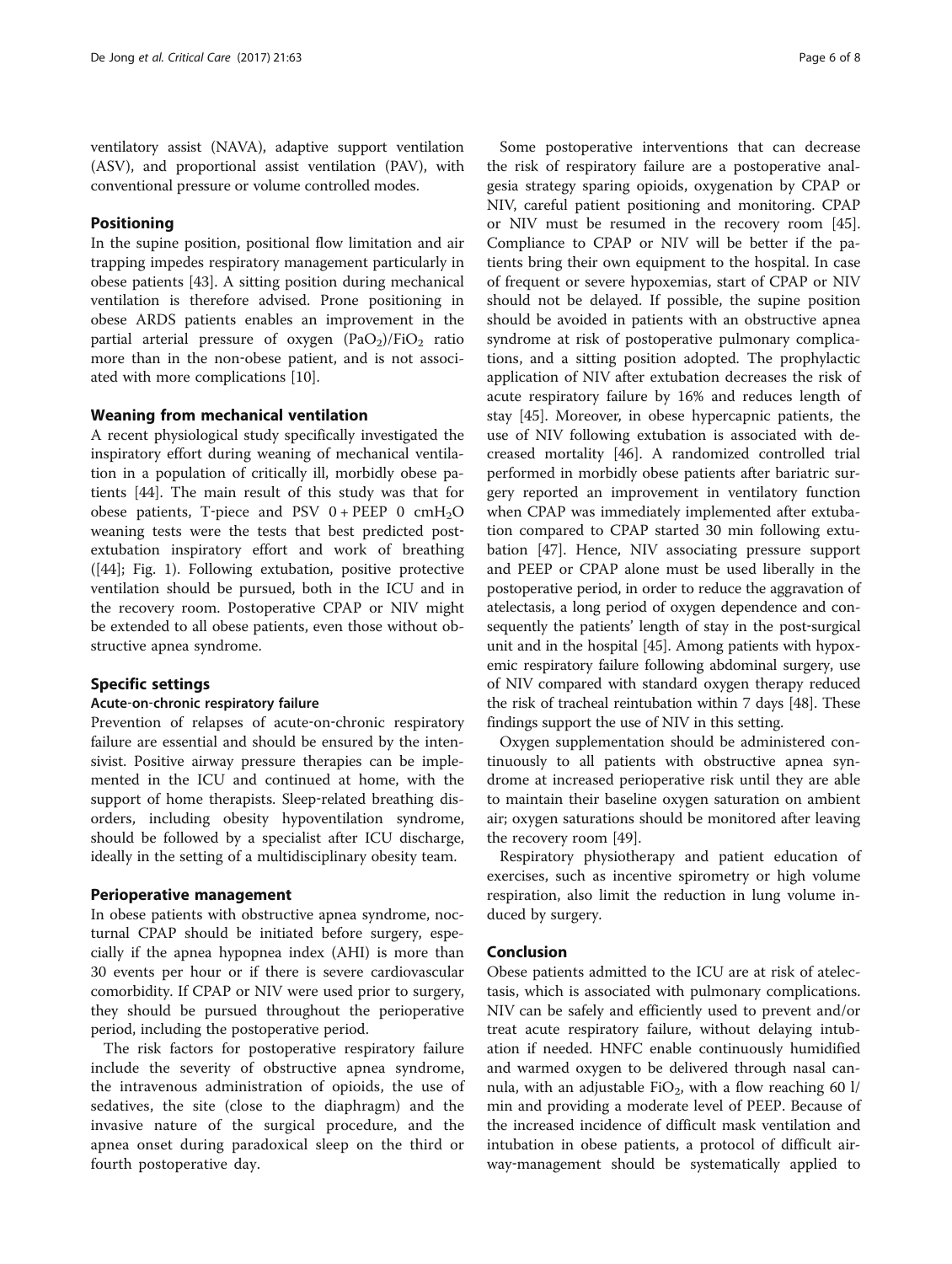<span id="page-6-0"></span>prevent the complications related to the intubation‐procedure (severe hypoxemia, arterial hypotension and cardiac arrest). Pre‐oxygenation should be optimized using positive-pressure ventilation (CPAP or NIV) in a semisitting position, eventually added to apneic oxygenation using HFNC in the more severely obese patients. After tracheal intubation, to avoid both baro‐volutrauma and atelecto‐biotrauma, association of low tidal volume, moderate to high PEEP and recruitment maneuvers (lung protective ventilation) should be applied. The height of the lung being correlated to the height of the patient, tidal volume should be set according to IBW and not actual body weight, between 6 and 8 ml/kg IBW. In patients with ARDS, prone position is a safe procedure which permits respiratory mechanic improvements and oxygenation. Obstructive‐apnea syndrome and obesity‐hypoventilation syndrome should be investigated to introduce appropriate treatment, including implementation of positive airway pressure at home.

### Acknowledgements

Not applicable.

#### Funding

Support was provided solely from institutional and/or departmental sources. Publication costs were funded by the "Centre Hospitalier Universitaire (CHU) Montpellier.

#### Availability of data and materials

Not applicable.

#### Authors' contributions

ADJ, GC and SJ contributed to drafting the submitted article, and to provide final approval of the version to be published.

#### Competing interests

The authors declare that they have no competing interests.

#### Consent for publication

Not applicable.

Ethics approval and consent to participate No applicable.

### Published online: 21 March 2017

#### References

- 1. NCD Risk Factor Collaboration (NCD-RisC). Trends in adult body-mass index in 200 countries from 1975 to 2014: a pooled analysis of 1698 population-based measurement studies with 19.2 million participants. Lancet. 2016;387:1377–96.
- 2. Montravers P, Ribeiro-Parenti L, Welsch C. What's new in postoperative intensive care after bariatric surgery? Intensive Care Med. 2015;41:1114–7.
- 3. De Jong A, Molinari N, Pouzeratte Y, et al. Difficult intubation in obese patients: incidence, risk factors, and complications in the operating theatre and in intensive care units. Br J Anaesth. 2015;114:297–306.
- 4. Eichenberger A, Proietti S, Wicky S, et al. Morbid obesity and postoperative pulmonary atelectasis: an underestimated problem. Anesth Analg. 2002;95: 1788–92.
- 5. Pepin JL, Timsit JF, Tamisier R, Borel JC, Levy P, Jaber S. Prevention and care of respiratory failure in obese patients. Lancet Respir Med. 2016;4:407–18.
- 6. Flegal KM, Kit BK, Orpana H, Graubard BI. Association of all-cause mortality with overweight and obesity using standard body mass index categories: a systematic review and meta-analysis. JAMA. 2013;309:71–82.
- 7. Hogue CW, Stearns JD, Colantuoni E, et al. The impact of obesity on outcomes after critical illness: a meta-analysis. Intensive Care Med. 2009;35:1152–70.
- 8. Akinnusi ME, Pineda LA, El Solh AA. Effect of obesity on intensive care morbidity and mortality: a meta-analysis. Crit Care Med. 2008;36:151–8.
- 9. De Jong A, Jung B, Chanques G, Jaber S, Molinari N. Obesity and mortality in critically ill patients: another case of the simpson paradox? Chest. 2012; 141:1637–8.
- 10. De Jong A, Molinari N, Sebbane M, et al. Feasibility and effectiveness of prone position in morbidly obese patients with ARDS: A case-control clinical study. Chest. 2013;143:1554–61.
- 11. O'Brien Jr JM, Philips GS, Ali NA, Aberegg SK, Marsh CB, Lemeshow S. The association between body mass index, processes of care, and outcomes from mechanical ventilation: a prospective cohort study. Crit Care Med. 2012;40:1456–63.
- 12. Kress JP, Pohlman AS, Alverdy J, Hall JB. The impact of morbid obesity on oxygen cost of breathing (VO(2RESP)) at rest. Am J Respir Crit Care Med. 1999;160:883–6.
- 13. Pepin J, Borel JC, Janssens JP. Obesity hypoventilation syndrome: an underdiagnosed and undertreated condition. Am J Respir Crit Care Med. 2012;186:1205–7.
- 14. Chlif M, Keochkerian D, Choquet D, Vaidie A, Ahmaidi S. Effects of obesity on breathing pattern, ventilatory neural drive and mechanics. Respir Physiol Neurobiol. 2009;168:198–202.
- 15. Pelosi P, Croci M, Ravagnan I, Vicardi P, Gattinoni L. Total respiratory system, lung, and chest wall mechanics in sedated-paralyzed postoperative morbidly obese patients. Chest. 1996;109:144–51.
- 16. Gursel G, Aydogdu M, Gulbas G, Ozkaya S, Tasyurek S, Yildirim F. The influence of severe obesity on non-invasive ventilation (NIV) strategies and responses in patients with acute hypercapnic respiratory failure attacks in the ICU. Minerva Anestesiol. 2011;77:17–25.
- 17. Carrillo A, Ferrer M, Gonzalez-Diaz G, et al. Noninvasive ventilation in acute hypercapnic respiratory failure caused by obesity hypoventilation syndrome and chronic obstructive pulmonary disease. Am J Respir Crit Care Med. 2012;186:1279–85.
- 18. Chanques G, Riboulet F, Molinari N, et al. Comparison of three high flow oxygen therapy delivery devices: a clinical physiological cross-over study. Minerva Anestesiol. 2013;79:1344–55.
- 19. Naimark A, Cherniack RM. Compliance of the respiratory system and its components in health and obesity. J Appl Physiol. 1960;15:377–82.
- 20. De Jong A, Futier E, Millot A, et al. How to preoxygenate in operative room: Healthy subjects and situations "at risk". Ann Fr Anesth Reanim. 2014;33:457–61.
- 21. Futier E, Constantin JM, Petit A, et al. Positive end-expiratory pressure improves end-expiratory lung volume but not oxygenation after induction of anaesthesia. Eur J Anaesthesiol. 2010;27:508–13.
- 22. Gander S, Frascarolo P, Suter M, Spahn DR, Magnusson L. Positive end-expiratory pressure during induction of general anesthesia increases duration of nonhypoxic apnea in morbidly obese patients. Anesth Analg. 2005;100:580–4.
- 23. Delay JM, Sebbane M, Jung B, et al. The effectiveness of noninvasive positive pressure ventilation to enhance preoxygenation in morbidly obese patients: a randomized controlled study. Anesth Analg. 2008;107:1707–13.
- 24. Futier E, Constantin JM, Pelosi P, et al. Noninvasive ventilation and alveolar recruitment maneuver improve respiratory function during and after intubation of morbidly obese patients: a randomized controlled study. Anesthesiology. 2011;114:1354–63.
- 25. Langeron O, Masso E, Huraux C, et al. Prediction of difficult mask ventilation. Anesthesiology. 2000;92:1229–36.
- 26. Siyam MA, Benhamou D. Difficult endotracheal intubation in patients with sleep apnea syndrome. Anesth Analg. 2002;95:1098–102.
- 27. De Jong A, Molinari N, Terzi N, et al. Early identification of patients at risk for difficult intubation in the intensive care unit: development and validation of the MACOCHA score in a multicenter cohort study. Am J Respir Crit Care Med. 2013;187:832–9.
- 28. Andersen LH, Rovsing L, Olsen KS. GlideScope videolaryngoscope vs. Macintosh direct laryngoscope for intubation of morbidly obese patients: a randomized trial. Acta Anaesthesiol Scand. 2011;55:1090–7.
- 29. Frat JP, Gissot V, Ragot S, et al. Impact of obesity in mechanically ventilated patients: a prospective study. Intensive Care Med. 2008;34:1991–8.
- 30. Jaber S, Chanques G, Matecki S, et al. Post-extubation stridor in intensive care unit patients. Risk factors evaluation and importance of the cuff-leak test. Intensive Care Med. 2003;29:69–74.
- 31. Jaber S, Jung B, Chanques G, Bonnet F, Marret E. Effects of steroids on reintubation and post-extubation stridor in adults: meta-analysis of randomised controlled trials. Crit Care. 2009;13:R49.